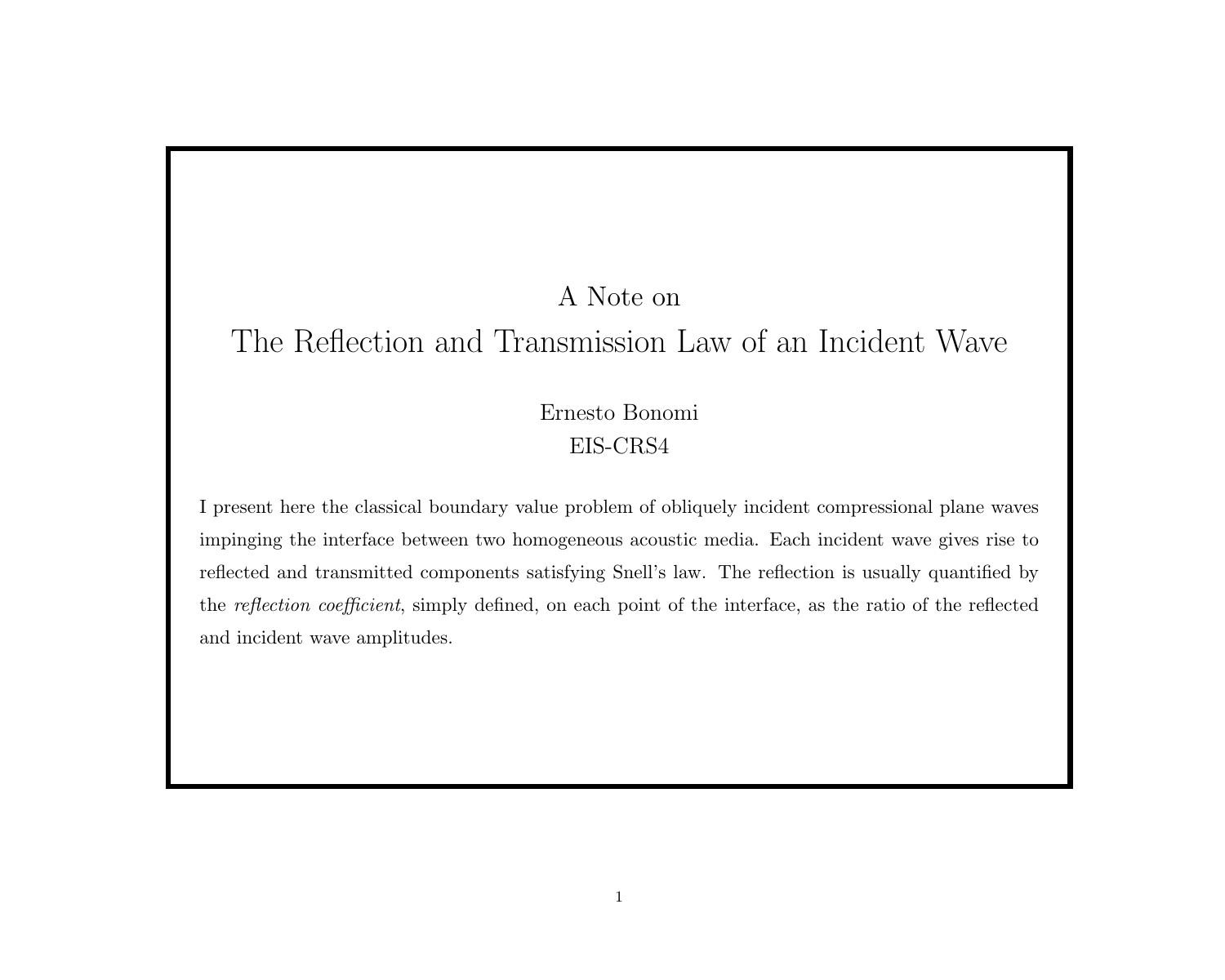### Reflection coefficient: the boundary value problem

- Consider two homogeneous acoustic media having equal density but different propagation velocities  $v_I$  and  $v_T$ , separated by a plane boundary, Fig.1;
- An incident, *compressional* plane wave  $\phi_I$  propagating across the first medium is partially reflected at the boundary and partially transmitted to the second medium:

$$
\phi_I(\mathbf{x},t) = \Re e \left\{ A \ e^{i\omega(t - \mathbf{p}_I \cdot \mathbf{x})} \right\};\tag{1}
$$

• Let us denote by  $\mathbf{p}_I$  and  $\mathbf{p}_R$  the slowness vectors characterizing, respectively, the incident wave orientation and the reflection direction:

$$
\mathbf{p}_I = n_I (\cos \theta_I \, \mathbf{d} + \sin \theta_I \, \mathbf{d}_\perp), \qquad \mathbf{d} \cdot \mathbf{d}_\perp = 0, \tag{2}
$$

$$
\mathbf{p}_R = n_I \left( -\cos \theta_R \, \mathbf{d} + \sin \theta_R \, \mathbf{d}_\perp \right), \quad ||\mathbf{d}|| = ||\mathbf{d}_\perp|| = 1. \tag{3}
$$

 $\mathbf{d}_\perp$  is a vector lying on the interface and orthogonal to  $\mathbf{d}$ ; together,  $\mathbf{d}$  and  $\mathbf{d}_\perp$ define the *reflection plane*;  $n_I = 1/v_I$  is the slowness value of the first medium;

• Let us characterize the transmission direction in the second medium by the slowness vector  $\mathbf{p}_T$ :  $||\mathbf{p}_T|| = n_T$ , where  $n_T = 1/v_T$ .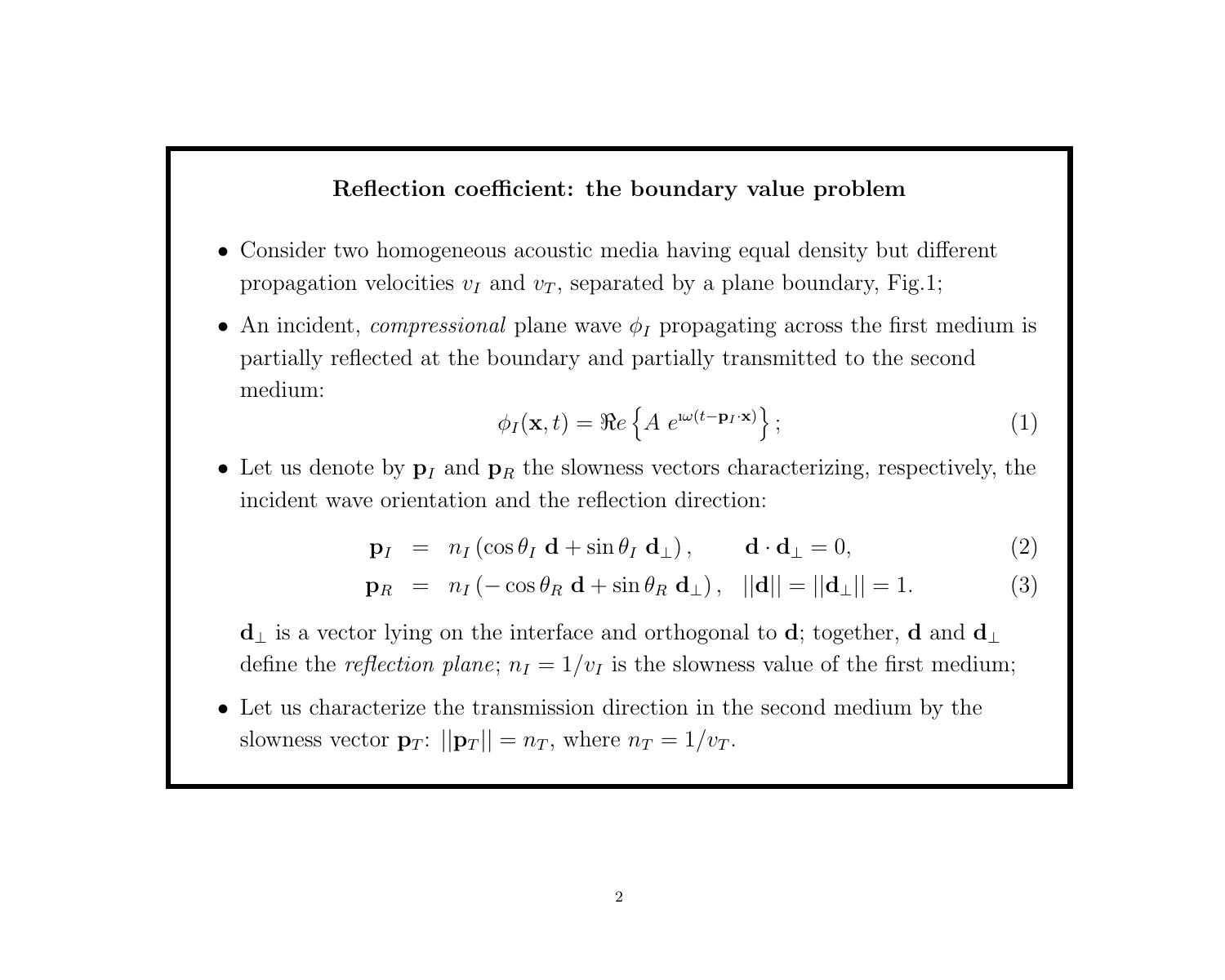**Medium 1:** The assumed form of the pressure wavefield is at each time  $t$ , on each point **x** of the medium,  $\Phi_1 = \phi_I + \phi_R$ , where  $\phi_R$  indicates the reflected component of the incident plane wave:

$$
\phi_R(\mathbf{x},t) = \Re e \left\{ B \ e^{\mathrm{i}\omega(t - \mathbf{p}_R \cdot \mathbf{x})} \right\}, \quad ||\mathbf{p}_R|| = n_I. \tag{4}
$$

**Medium 2:** The assumed form of the pressure wavefield is at each time  $t$ , on each point **x** of the medium,  $\Phi_2 = \phi_T$ , where  $\phi_T$  denotes the transmitted component of the incident plane wave:

$$
\phi_T(\mathbf{x}, t) = \Re e \left\{ C e^{i\omega(t - \mathbf{p}_T \cdot \mathbf{x})} \right\}, \quad ||\mathbf{p}_T|| = n_T. \tag{5}
$$

- To complete the description of the plane wave scattering in terms of  $\theta_I$ ,  $v_I$ , and  $v_T$ , some condition of *continuity* must be provided to patch  $\Phi_1$  and  $\Phi_2$  across the interface separating the two media;
- The patching condition must lead to four relations for the evaluation of  $R = \frac{B}{4}$ A and  $T = \frac{C}{4}$  $\frac{C}{A}$ , and the reflection and transmission angles  $\theta_R$  and  $\theta_T$ ;
- Because the two media are homogeneous,  $R$  and  $T$  can only be *real* numbers; they are called, respectively, the reflection and the transmission coefficients.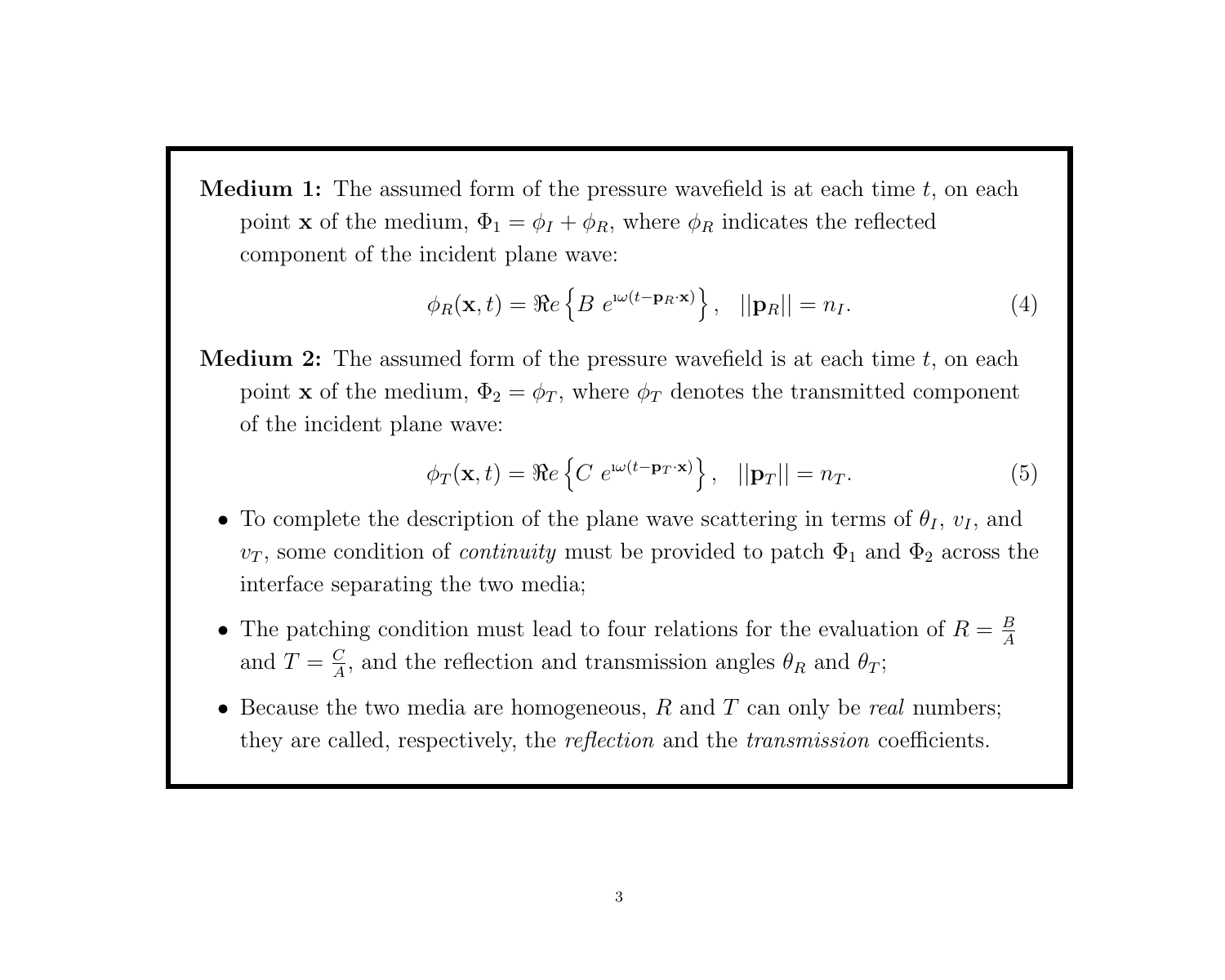### Conditions of continuity across the interface

- Without loss of generality we can assume that the plane interface contains the origin of the global reference system.
- **Condition 1:** We impose for every time t the continuity of the pressure field on each point  $\mathbf{x}_0$  of the boundary,  $\Phi_1 = \Phi_2$ :

$$
e^{-\iota\omega\mathbf{p}_I\cdot\mathbf{x}_0} + R e^{-\iota\omega\mathbf{p}_R\cdot\mathbf{x}_0} = T e^{-\iota\omega\mathbf{p}_T\cdot\mathbf{x}_0}.
$$
\n(6)

**Condition 2:** We impose for every time  $t$  the continuity of the first spatial derivatives of the wavefield on each point  $\mathbf{x}_0$  of the boundary,  $\frac{\partial}{\partial x_i} \Phi_1 = \frac{\partial}{\partial x_i}$  $\frac{\partial}{\partial x_i} \Phi_2$ :

$$
\mathbf{p}_I \ e^{-\iota \omega \mathbf{p}_I \cdot \mathbf{x}_0} + \mathbf{p}_R \ R \ e^{-\iota \omega \mathbf{p}_R \cdot \mathbf{x}_0} = \mathbf{p}_T \ T \ e^{-\iota \omega \mathbf{p}_T \cdot \mathbf{x}_0}.
$$
 (7)

• Expression (7) sets  $\mathbf{p}_T$  as a linear combination of  $\mathbf{p}_I$  and  $\mathbf{p}_R$ , meaning that even the transmitted slowness vector *lies* on the reflecting plane spanned by **d** and  $\mathbf{d}_\perp$ :

$$
\mathbf{p}_T = n_T \left( \cos \theta_T \, \mathbf{d} + \sin \theta_T \, \mathbf{d}_\perp \right). \tag{8}
$$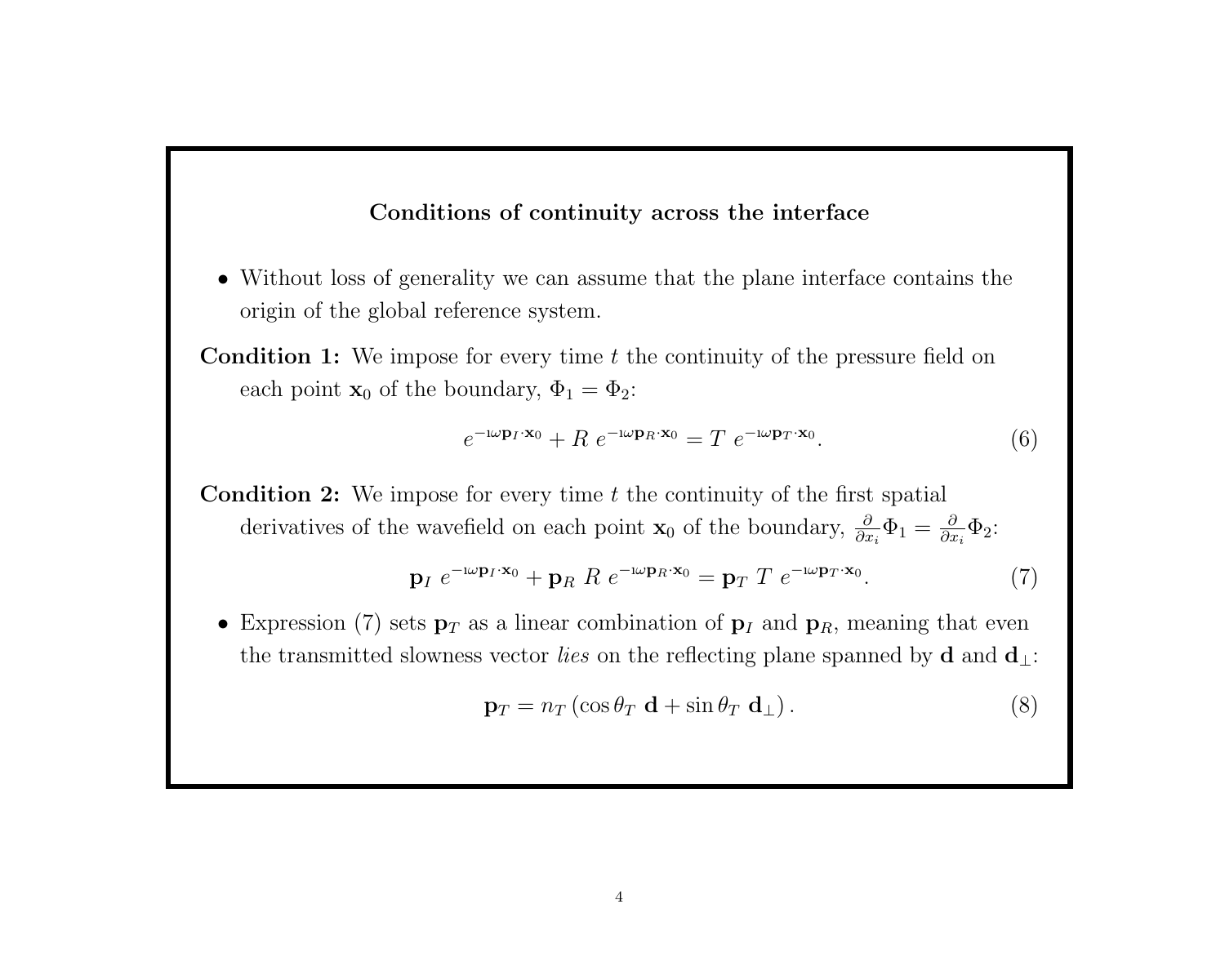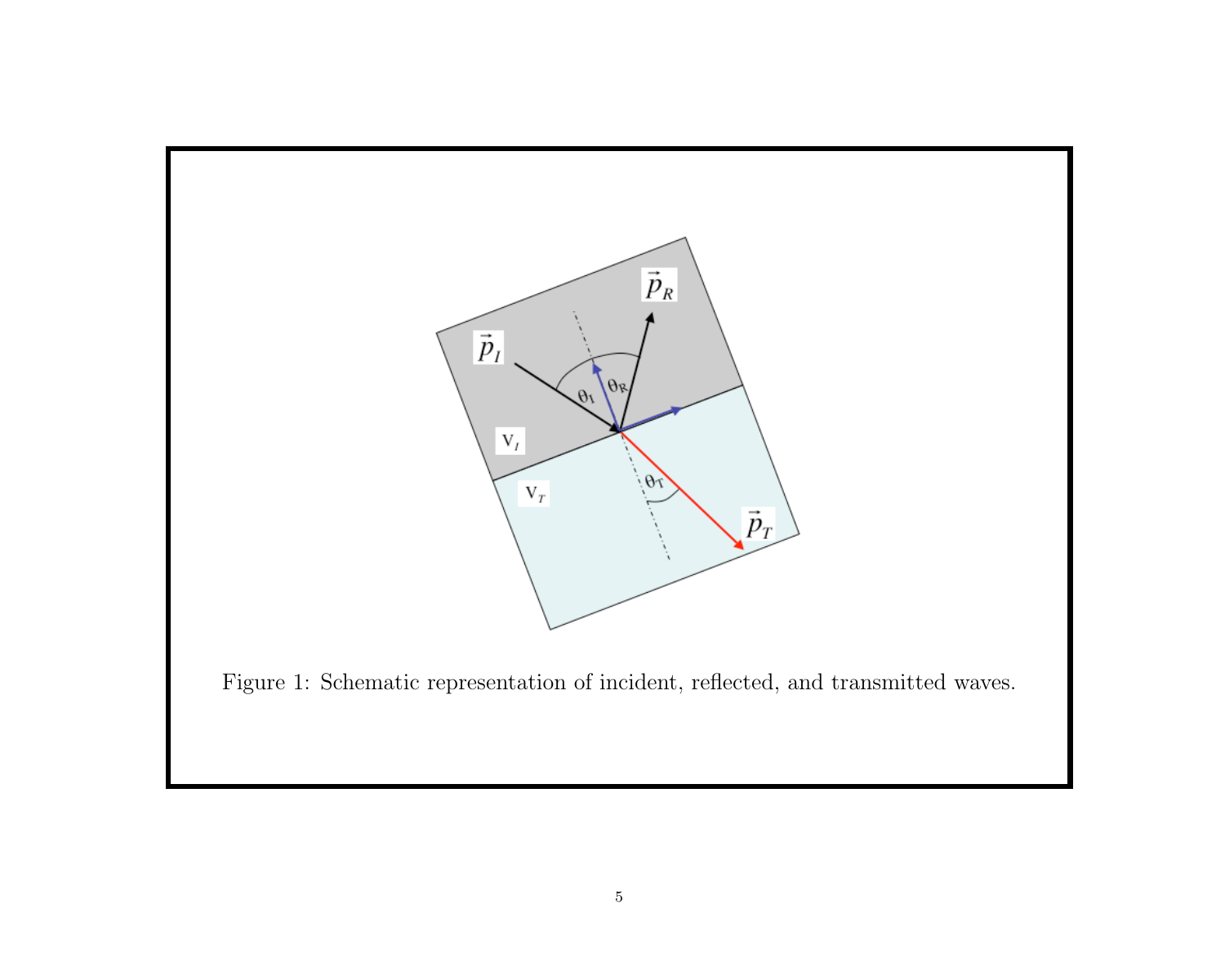#### Snell's law at the interface

• Projecting twice the vector equation (8), respectively onto **d** and  $d_{\perp}$ , we find using  $(2)$ ,  $(3)$  and  $(8)$  - the following two scalar relations,

$$
n_I \cos \theta_I \ e^{-i\omega \mathbf{p}_I \cdot \mathbf{x}_0} - n_I \cos \theta_R \ R \ e^{-i\omega \mathbf{p}_R \cdot \mathbf{x}_0} \ = \ n_T \cos \theta_T \ T \ e^{-i\omega \mathbf{p}_T \cdot \mathbf{x}_0}, \qquad (9)
$$

$$
n_I \sin \theta_I \ e^{-i\omega \mathbf{p}_I \cdot \mathbf{x}_0} + n_I \sin \theta_R \ R \ e^{-i\omega \mathbf{p}_R \cdot \mathbf{x}_0} = n_T \sin \theta_T \ T \ e^{-i\omega \mathbf{p}_T \cdot \mathbf{x}_0}, \quad (10)
$$

that, together with equation (6),  $e^{-i\omega \mathbf{p}_I \cdot \mathbf{x}_0} + R e^{-i\omega \mathbf{p}_R \cdot \mathbf{x}_0} = T e^{-i\omega \mathbf{p}_T \cdot \mathbf{x}_0}$ , form an over-determined linear system in R and T.

Hypothesis 1: By setting

$$
n_I \sin \theta_I = n_I \sin \theta_R = n_T \sin \theta_T,\tag{11}
$$

equation (10) is transformed into (6) and, as a matter of fact, the initial linear system may now recover the proper rank to exhibit a unique solution.

• Condition  $(11)$ , illustrated in Fig.2, is well known as *Snell's law*: it relates incident, reflection and transmission directions of the wavefield to the propagation velocity in each one of the two adjacent media.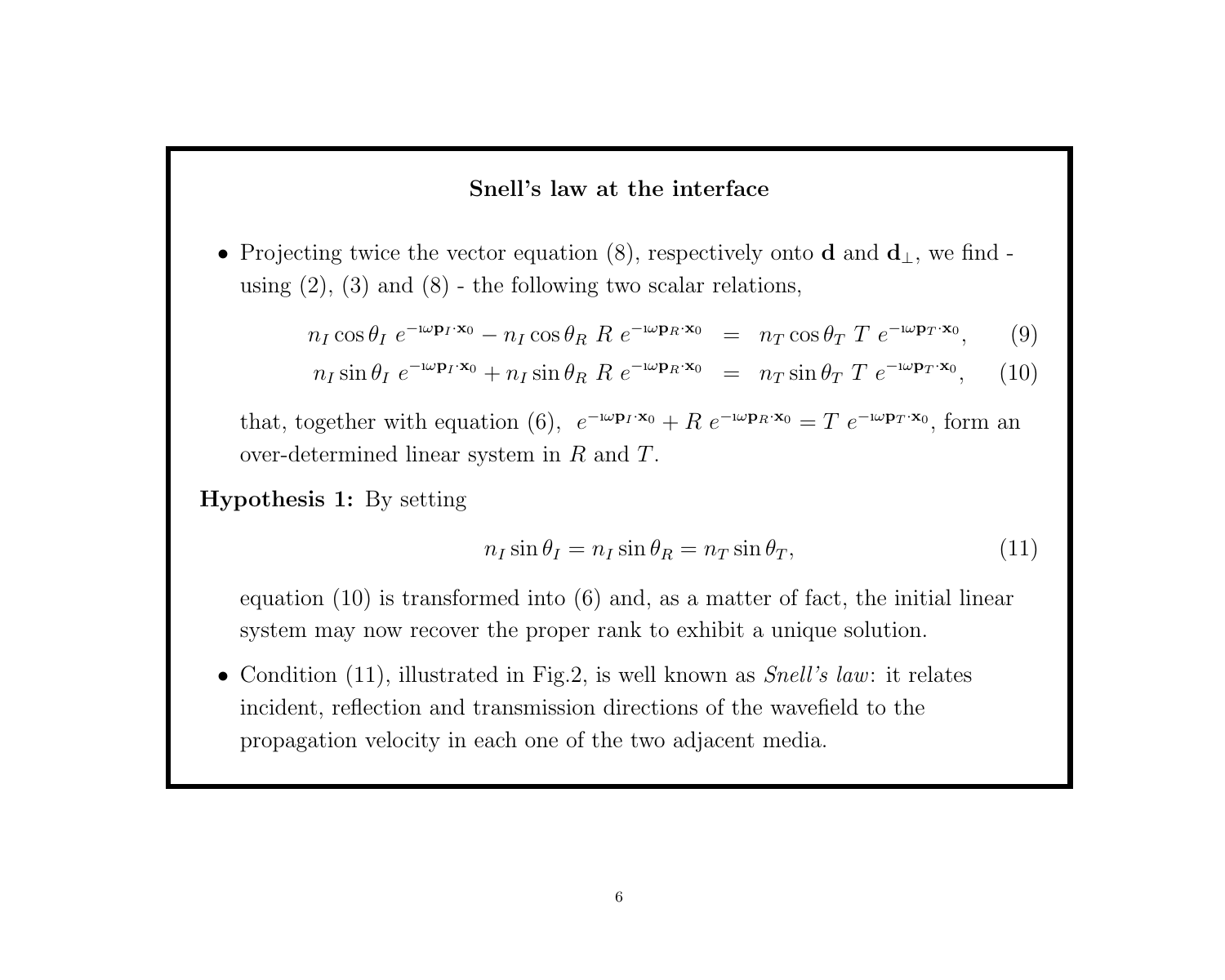- Thanks to Snell's law, the reduced linear system may now be written as follows:  $n_I \cos \theta_I \; e^{-\mathrm{i} \omega \cos \theta_I \mathbf{d} \cdot \mathbf{x}_0} \;\; = \;\; n_I \cos \theta_R \; R \; e^{-\mathrm{i} \omega \cos \theta_R \mathbf{d} \cdot \mathbf{x}_0} \;\; + \;\; \; n_T \cos \theta_T \; T \; e^{-\mathrm{i} \omega \cos \theta_T \mathbf{d} \cdot \mathbf{x}_0},$  $-e^{-i\omega\cos\theta_I\mathbf{d}\cdot\mathbf{x}_0} = R e^{-i\omega\cos\theta_R\mathbf{d}\cdot\mathbf{x}_0} - T e^{-i\omega\cos\theta_T\mathbf{d}\cdot\mathbf{x}_0}.$ (12)
- **Hypothesis 2:** Because R and T must be real solutions, we impose on  $(12)$  to have real coefficients by requiring  $\mathbf{d} \cdot \mathbf{x}_0 = 0$  for every point  $\mathbf{x}_0$  on the interface:

$$
n_I \cos \theta_I = n_I \cos \theta_R R + n_T \cos \theta_T T,
$$
  
-1 = R - T. (13)

With this requirement we have imposed the reflection plane - spanned by **d** and  $\mathbf{d}_{\perp}$  - to be *orthogonal* to the interface between the two media.

• Finally, from (13) we can estimate the reflection and the transmission coefficients:

$$
R = \frac{n_I \cos \theta_I - n_T \cos \theta_T}{n_I \cos \theta_I + n_T \cos \theta_T}, \quad T = \frac{2 n_I \cos \theta_I}{n_I \cos \theta_I + n_T \cos \theta_T}.
$$
 (14)

These two relations must, however, be completed with the companion equation  $(11).$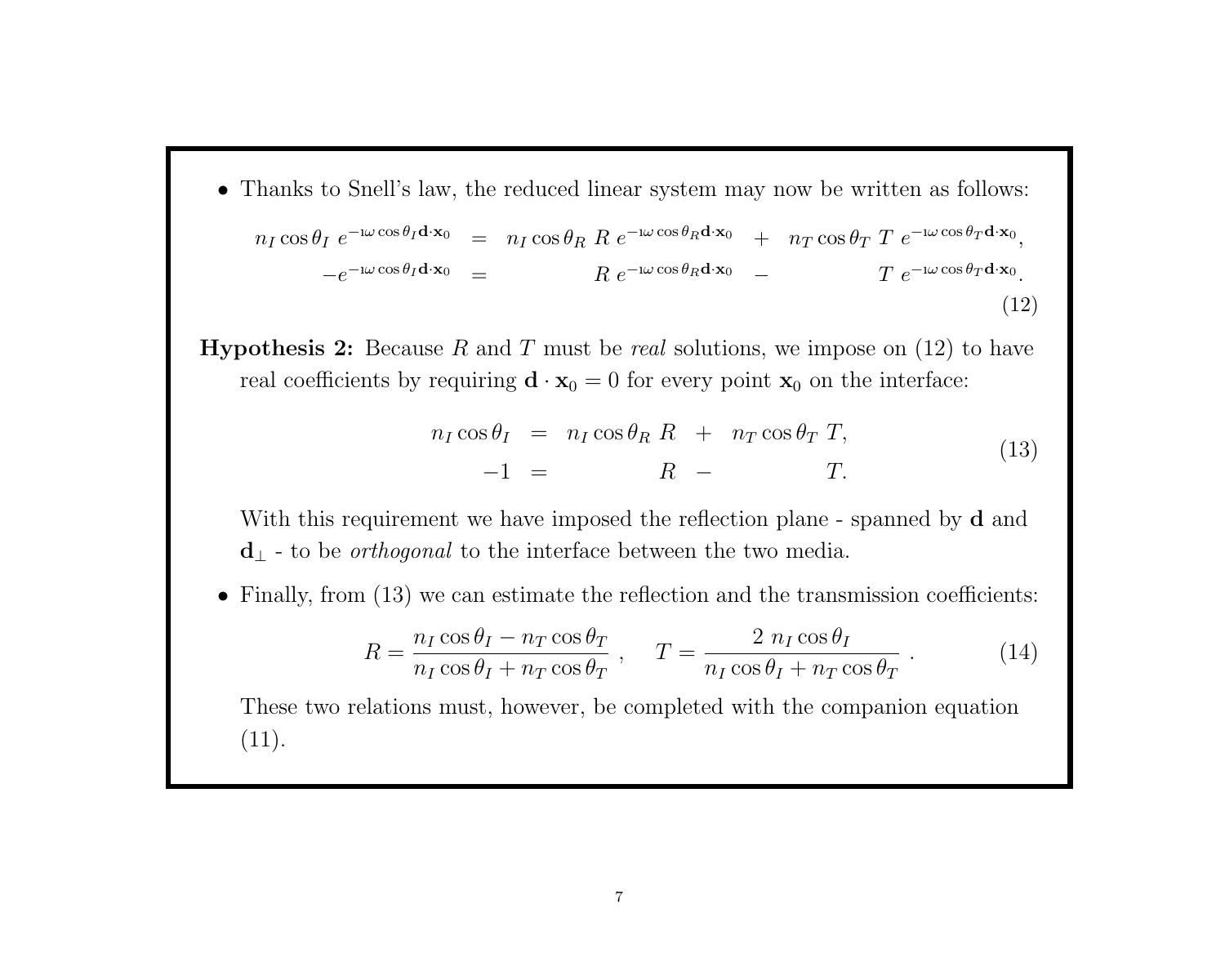• Combining (14) and (11), we obtain two expressions only depending on the incident angle  $\theta_I$  and the ratio of  $v_I$  to  $v_T$ , here denoted as z:

$$
R = \frac{z - \sqrt{1 + \tan^2 \theta_I (1 - z^2)}}{z + \sqrt{1 + \tan^2 \theta_I (1 - z^2)}}, \quad T = \frac{2z}{z + \sqrt{1 + \tan^2 \theta_I (1 - z^2)}}, \quad z = \frac{v_T}{v_I}. \tag{15}
$$

- **Remark 1:** Because R end T must be real numbers, to fulfill this requirement we need  $1 + \tan^2 \theta_I (1 - z^2) \geq 0$ , a condition constraining  $\theta_I$  to z: – if  $z \leq 1$ , then  $0 \leq |\theta_I| \leq \pi/2$ ;  $-$  if  $z > 1$ , then  $0 \leq |\theta_I| \leq \arctan(\frac{1}{\sqrt{z^2}})$  $rac{1}{z^2-1}$ ).
- Transmission and reflection of the incident wavefront, see Fig. (2), are then controlled by the contrast of velocity of one medium with regard to the other.

Remark 2: As long as two adjacent media are homogeneous, R and T do not depend on the deep angle of the reflecting interface.

• Under the condition of homogeneity, both expressions (15) remain valid in the case of non planar interfaces.